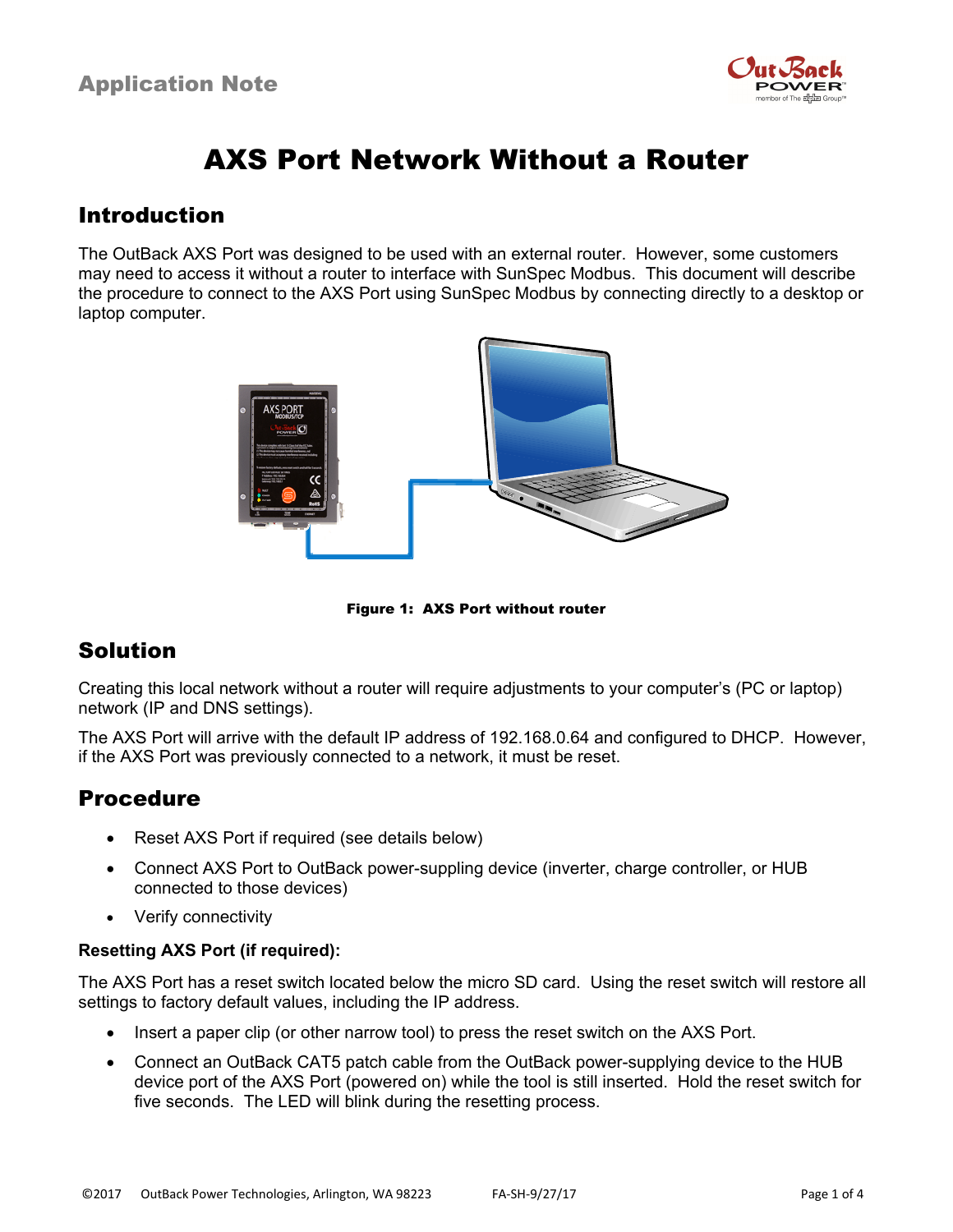# Application Note



### **Connect AXS Port to OutBack Device:**

- If the last step was skipped, connect an OutBack CAT5 patch cable from the OutBack power-supplying device to the HUB device port of the AXS Port.
- Connect a CAT5 Ethernet crossover cable from the Ethernet port on the AXS Port to your PC or laptop.
- Adjust your network, Ethernet, and DNS server settings in accordance with Figure 2 below.

| Internet Protocol Version 4 (TCP/IPv4) Properties                                                                                                                                     |               |  |  |
|---------------------------------------------------------------------------------------------------------------------------------------------------------------------------------------|---------------|--|--|
| General                                                                                                                                                                               |               |  |  |
| You can get IP settings assigned automatically if your network supports<br>this capability. Otherwise, you need to ask your network administrator<br>for the appropriate IP settings. |               |  |  |
| $\bigcirc$ Obtain an IP address automatically                                                                                                                                         |               |  |  |
| <b>O</b> Use the following IP address:                                                                                                                                                |               |  |  |
| IP address:                                                                                                                                                                           | 192.168.0.2   |  |  |
| Subnet mask:                                                                                                                                                                          | 255.255.255.0 |  |  |
| Default gateway:                                                                                                                                                                      | 192.168.0.1   |  |  |
| Obtain DNS server address automatically                                                                                                                                               |               |  |  |
| (.) Use the following DNS server addresses:                                                                                                                                           |               |  |  |
| Preferred DNS server:                                                                                                                                                                 | 192.168.0.1   |  |  |
| Alternate DNS server:                                                                                                                                                                 |               |  |  |
| Validate settings upon exit                                                                                                                                                           | Advanced      |  |  |
|                                                                                                                                                                                       | OK<br>Cancel  |  |  |

Figure 2: Settings

### **Verify Connectivity:**

To verify that your network settings have been configured correctly, test the connection between your computer and the device.

- Open a command prompt window. In Windows 7 or 10, open the "Start" menu and type "cmd" and then hit "Enter". On Mac, open "Launchpad" and select the "Other" folder and then select "Terminal".
- Ping your device in the command prompt. Type "ping 192.168.0.64". If configured correctly, the command prompt will reply with the number of packets sent equal to the number of packets received. Otherwise, the command prompt will indicate errors with each round of bytes sent.
- If an error occurs, recheck your network configuration settings and ensure they match the previous diagram.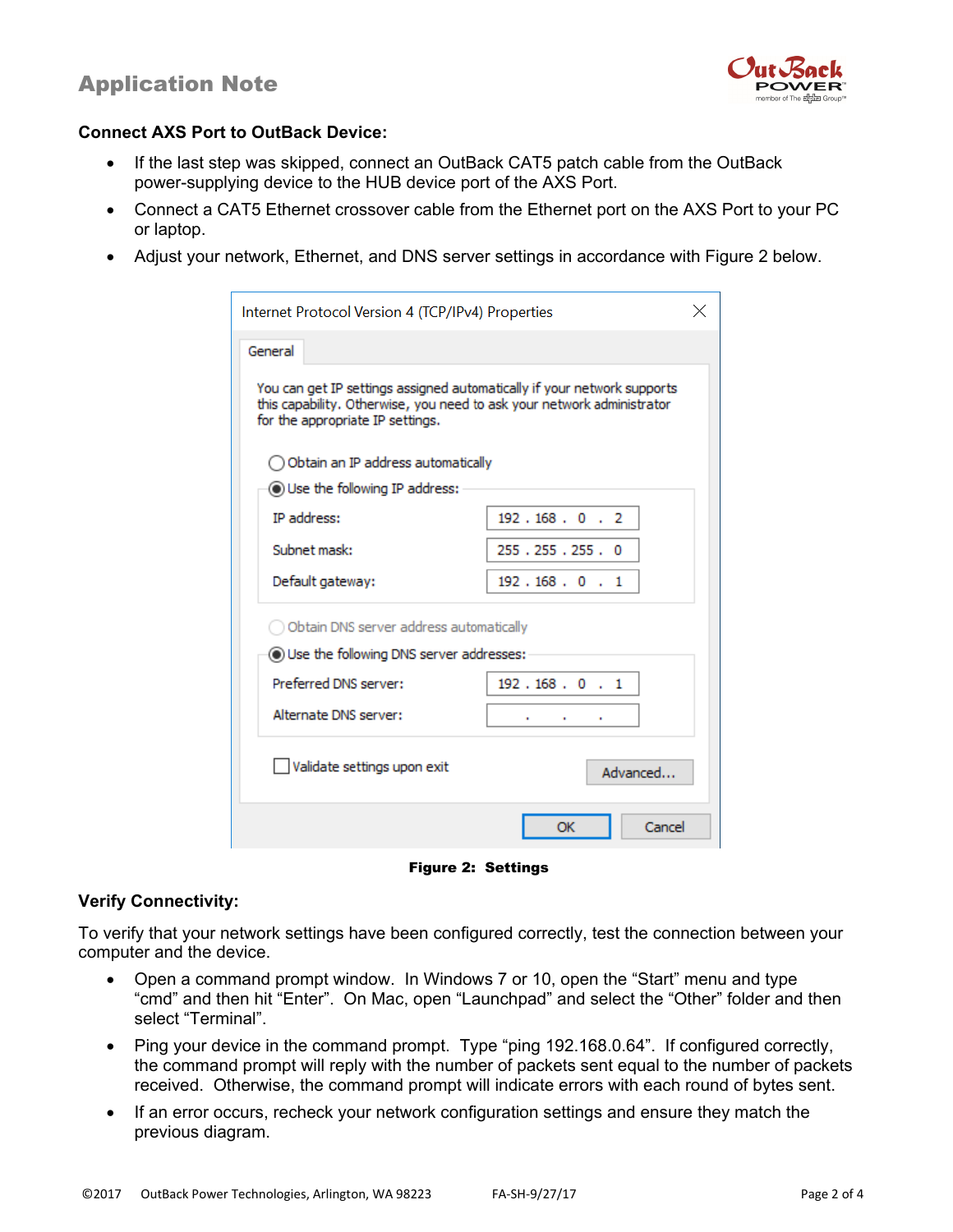

# For Advanced Users & Developers

OutBack's Software Engineering team released Outback Modbus Interface Device Client Software in 2012, a development package designed to interface with your AXS Port. This package will not be updated or maintained by OutBack Power Technologies and may not operate correctly on future models. **As the commands enabled in this shell program enable the user to execute system changes, we highly advise only advanced users with extensive programming experience attempt to utilize this software.** Other Modbus client software packages are commercially available through other developers.

The software is available on www.outbackpower.com. To run the software, a C compiler must be installed on your machine. On Windows, if a C compiler is not present, download and install MinGW. Follow all installation instructions on www.mingw.org/wiki/Getting\_Started. You will need to verify your environment settings as noted in the document in order to run the compiler on the command line.

Unzip the Modbus Development Package file from OutBack Power. Locate the package and READ ME file for your operating system. The READ ME includes instructions on how to run the program.

#### **To verify connectivity with the Modbus Interface Device Client Software:**

- In the command prompt, navigate to the "src" folder and compile the files using the following command: **gcc OutBackShell.c outback.c modbus.c modbus-tcp.c modbus-data.c –o shell**
- Run the program: **./shell**
- Establish a connection: **c**
- Enter the IP address: **192.168.0.64**
- The program will reply that it has successfully connected to the specified address or that the connection has failed. If failure occurs, recheck your network configuration settings and ensure they match the previous diagram.

#### OutBack Commnunications Shell Version 3.0.48 Type command or 'h' for help  $\rightarrow$  c Connect to: 192.168.0.64 getSunSpecID() Addr 40001 ID 53756E53 SunSpec Device Detected! Connected successfully to 192.168.0.64:502 v  $\overline{\phantom{a}}$

#### Figure 3: Connection Success

OutBack Commnunications Shell Version 3.0.48 Type command or 'h' for help  $\gg c$ Connect to: 192.168.0.64 Connection failed: Connection timed out Connection failed

### Figure 4: Connection Failure